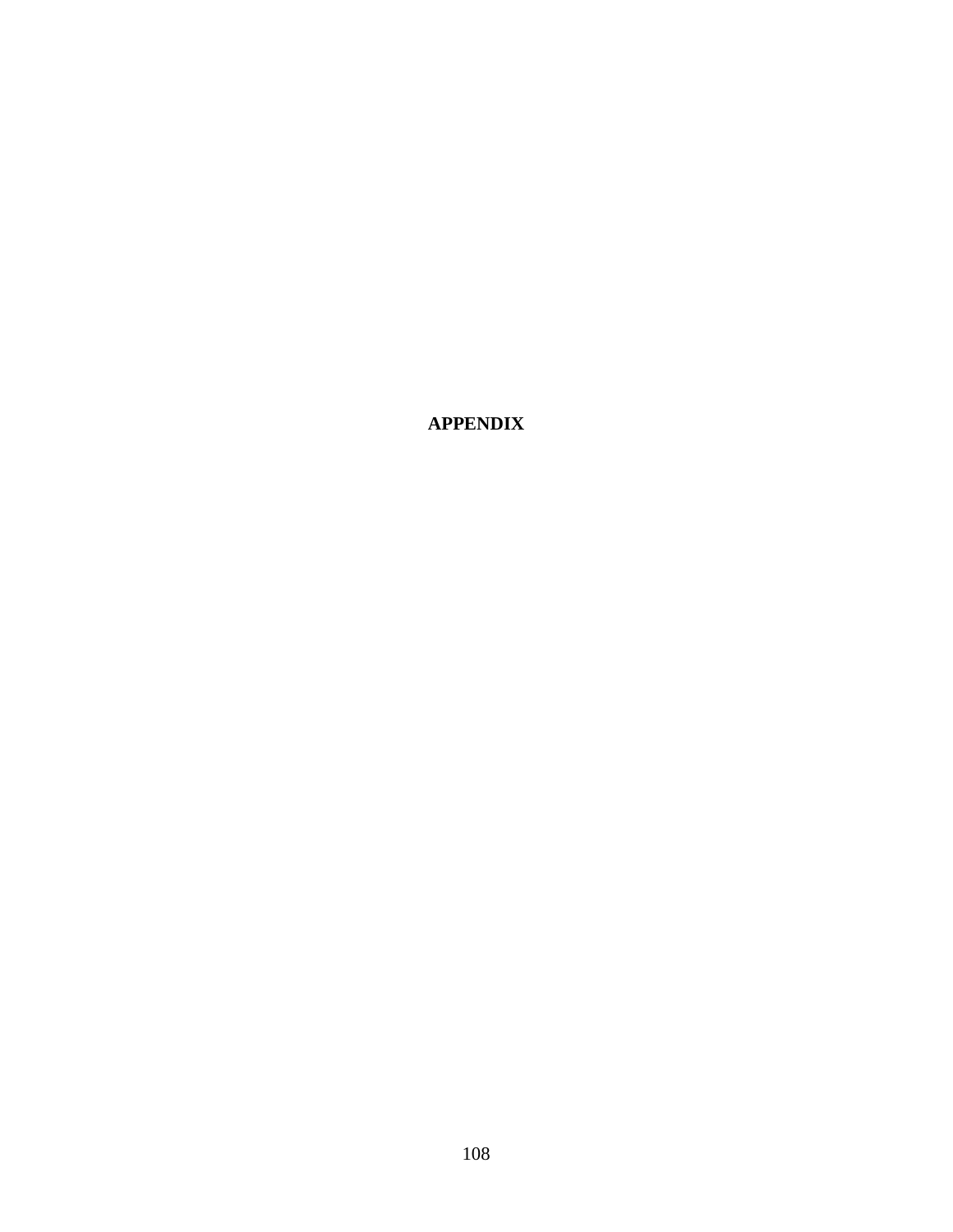# **Appendix A**

## Survey Instrument

## **Diversity Management Training Effectiveness Survey**

### **Part I - Company and Work Environment Profile**

Please indicate which response best describes your current work situation.

|           | 1. Property Ownership:                                           |                                                        |                     |                |         |  |  |  |  |  |  |
|-----------|------------------------------------------------------------------|--------------------------------------------------------|---------------------|----------------|---------|--|--|--|--|--|--|
|           | International Chain                                              |                                                        |                     | National Chain |         |  |  |  |  |  |  |
| Franchise |                                                                  |                                                        | Independently owned |                |         |  |  |  |  |  |  |
| 2.        | <b>Property Location:</b>                                        |                                                        |                     |                |         |  |  |  |  |  |  |
|           | Airport                                                          | Downtown                                               | Resort              | Suburb         | Highway |  |  |  |  |  |  |
| 3.        | Property Size: How would you describe the size of your property? |                                                        |                     |                |         |  |  |  |  |  |  |
|           | $0 - 150$ rooms                                                  | $151 - 300$ rooms                                      |                     | 301-450 rooms  |         |  |  |  |  |  |  |
|           | $451 - 600$ rooms                                                |                                                        | more than 600 rooms |                |         |  |  |  |  |  |  |
| 4.        |                                                                  | Approximately how many employees work at your property |                     |                |         |  |  |  |  |  |  |
|           | Less than $150$                                                  | $150 - 299$                                            |                     | $300 - 449$    |         |  |  |  |  |  |  |
|           | $450 - 600$                                                      | more than 600                                          |                     |                |         |  |  |  |  |  |  |

### **Part II -Personal Outputs: General Satisfaction and Organizational Commitment**

Please state your level of satisfaction or dissatisfaction with regard to your personal outputs. Circle the number indicating your satisfaction level.

|    |                                                                                                     | Verv |             |                         |   | Very |
|----|-----------------------------------------------------------------------------------------------------|------|-------------|-------------------------|---|------|
|    | Dissatisfied                                                                                        |      |             | Satisfied               |   |      |
|    | All in all, how satisfied are you with the people in your workgroup?                                |      |             |                         |   | - 5  |
|    | 2. All in all, how satisfied are you with your supervisor?                                          |      |             |                         |   | - 5  |
| 3. | All in all, how satisfied are you with your job?                                                    |      |             |                         |   | - 5  |
|    | 4. All in all, how satisfied are you with your present organization?                                |      |             |                         |   | - 5  |
|    | Considering your skills and effort you put into work, how satisfied are you with your pay?          |      |             |                         |   | - 5  |
|    | 6. How satisfied are you with the progress you have made in this organization up to now?            |      | $2^{\circ}$ | $\overline{\mathbf{3}}$ |   | - 5  |
|    | 7. How satisfied are you with your chances for getting ahead in this organization in the future?    |      |             |                         | 4 | - 5  |
|    | Please state your level of agreement or disagreement with regard to your organizational commitment. |      |             |                         |   |      |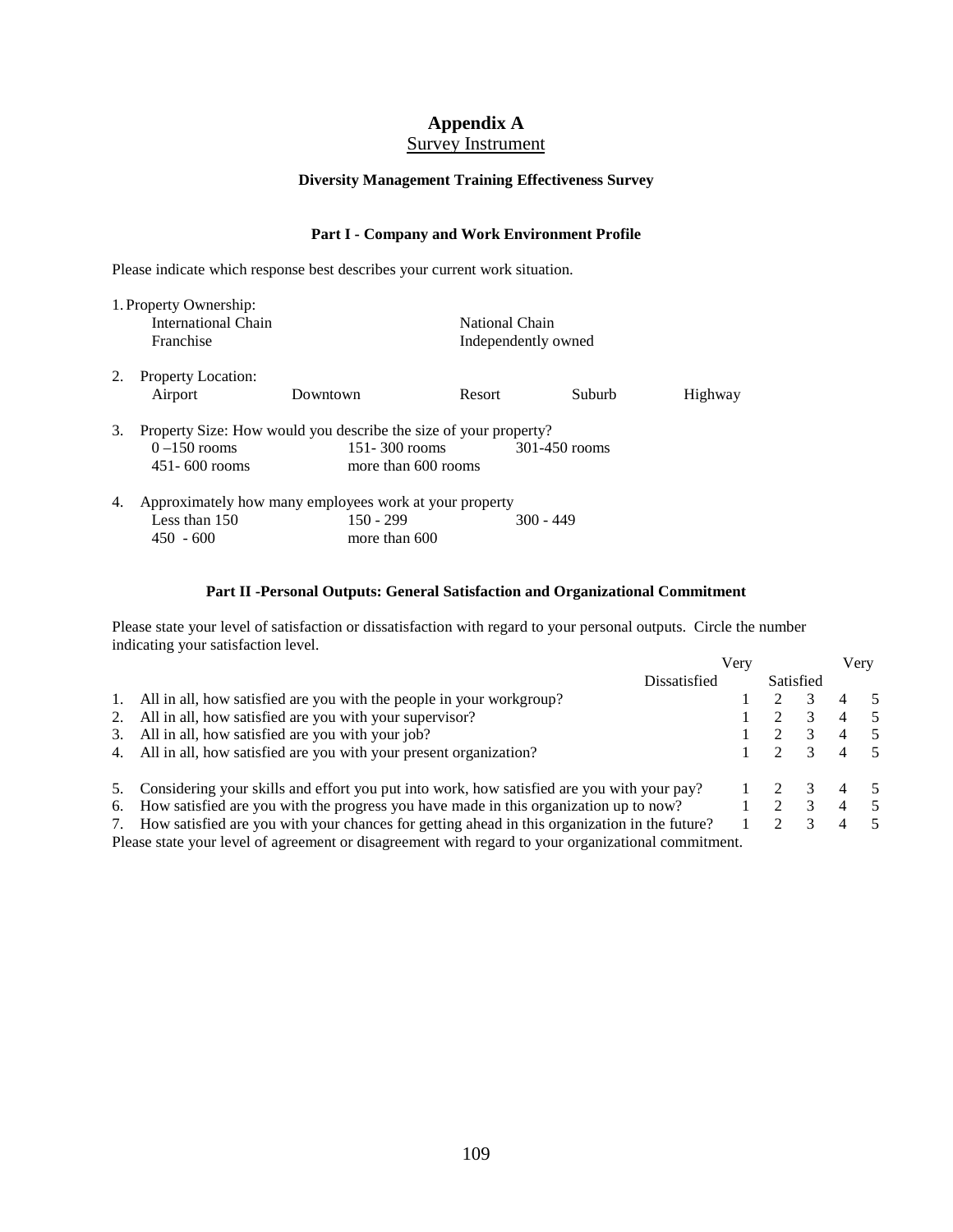|    |                                                                                                              | Agree                       | Strongly      |                | Strongly<br>Disagree |   |   |
|----|--------------------------------------------------------------------------------------------------------------|-----------------------------|---------------|----------------|----------------------|---|---|
| 1. | I am quite proud to be able to tell people who I work for.                                                   | $2^{1}$                     | $\mathcal{E}$ | $\overline{4}$ | 5                    | 6 | 7 |
| 2. | I sometimes feel like leaving this organization for good.                                                    | $\mathcal{L}$               | 3             | $\overline{4}$ | 5                    | 6 | 7 |
| 3. | I'm not willing to put myself out just to help the organization.                                             | $\mathcal{D}_{\mathcal{L}}$ | 3             | $\overline{4}$ | $\mathcal{F}$        | 6 | 7 |
| 4. | Even if the firm were not doing too well financially, I would be reluctant to change to<br>another employer. |                             | $\mathcal{R}$ | $\overline{4}$ | $\mathcal{F}$        | 6 | 7 |
| 5. | I feel that I am a part of the organization.                                                                 |                             | $\mathcal{E}$ | $\overline{4}$ | 5                    | 6 |   |
| 6. | In my work I like to feel I am making some effort, not just for myself but for the<br>organization as well.  |                             | $\mathcal{E}$ | $\overline{4}$ | 5                    | 6 |   |
| 7. | The offer of a bit more money with another employer would not seriously make me<br>think of changing my job. |                             | 3             | $\overline{4}$ | 5.                   | 6 |   |
| 8. | I would not recommend joining our staff to a close friend.                                                   |                             | 3             | 4              |                      | 6 |   |
| 9. | To know that my own work had made a contribution to the good of the organization<br>would please me.         | $\mathcal{D}_{\mathcal{L}}$ | $\mathcal{R}$ | $\overline{4}$ | 5                    | 6 | 7 |

#### **Part III - Diversity Management Training Initiative Importance and Involvement Profile**

In your opinion:How important is each of the following initiative to the overall success of a diversity management program? Which of the following initiatives does your present company have?

Address the above two questions by circling the number that indicates the level of importance you place on each initiative. Circle "Y" (yes), "N" (no), and "DK" (don't know) to indicate whether your company offers this initiative.

|    |                                                                                                                    | Very         |                |                |                | Offered by<br>Very |                   |   | Don't |
|----|--------------------------------------------------------------------------------------------------------------------|--------------|----------------|----------------|----------------|--------------------|-------------------|---|-------|
|    |                                                                                                                    | Unimportant  |                |                |                |                    | Important Company |   | Know  |
| 1. | the CEO/senior executives<br>diversity<br><b>Speeches</b><br>by<br>on<br>management                                | 1            | 2              | 3              | 4              | 5                  | Y                 | N | DK    |
| 2. | Videos by CEO on diversity management                                                                              |              | 2              | 3              | 4              | 5                  | Y                 | N | DK    |
| 3. | Teleconferencing or closed circuit television programs on<br>diversity management                                  | 1            | $\overline{2}$ | $\overline{3}$ | $\overline{4}$ | 5                  | Y                 | N | DK    |
| 4. | Executive forum on diversity management                                                                            |              | $\overline{2}$ | 3              | 4              | 5                  | Y                 | N | DK    |
| 5. | Corporate vision statement on diversity management                                                                 |              | $\overline{2}$ | 3              | $\overline{4}$ | 5                  | Y                 | N | DK    |
| 6. | Corporate mission statement on diversity management                                                                |              | 2              | 3              | 4              | 5                  | Y                 | N | DK    |
| 7. | Corporate policy on diversity management                                                                           | 1            | $\overline{2}$ | 3              | $\overline{4}$ | 5                  | Y                 | N | DK    |
| 8. | Written materials on diversity management<br>(brochure/letter/memo from CEO)                                       | 1            | $\overline{2}$ | 3              | $\overline{4}$ | 5                  | Y                 | N | DK    |
| 9. | Senior management behavior modeling regarding diversity<br>management                                              | 1            | $\overline{2}$ | 3              | $\overline{4}$ | 5                  | Y                 | N | DK    |
|    | 10. A section in the employee handbook on diversity                                                                |              | 2              | 3              | $\overline{4}$ | 5                  | Y                 | N | DK    |
|    | 11. Employee newspaper/periodical articles on diversity                                                            |              | 2              | 3              | 4              | 5                  | Y                 | N | DK    |
|    | 12. Second language communication programs                                                                         |              | $\overline{2}$ | 3              | $\overline{4}$ | 5                  | Y                 | N | DK    |
|    | 13. Special diversity news letter/status report                                                                    |              | $\sqrt{2}$     | $\frac{3}{3}$  | $\overline{4}$ | 5                  | Y                 | N | DK    |
|    | 14. New manager orientation discussions on diversity                                                               |              | $\overline{2}$ |                | $\overline{4}$ | 5                  | Y                 | N | DK    |
|    | 15. Diversity briefings for senior management                                                                      |              | $\overline{2}$ | $\overline{3}$ | $\overline{4}$ | 5                  | Y                 | N | DK    |
|    | 16. Sexual harassment training                                                                                     |              | 2              | 3              | 4              | 5                  | Y                 | N | DK    |
|    | 17. Diversity awareness integrated into executive education                                                        | $\mathbf{1}$ | $\overline{2}$ | $\mathfrak{Z}$ | $\overline{4}$ | $\sqrt{5}$         | Y                 | N | DK    |
|    | 18. Diversity awareness training programs for managers<br>19. Integrating diversity into various training programs |              | $\overline{2}$ | 3              | 4              | 5                  | Y                 | N | DK    |
|    | 20. Cross-race/gender training teams                                                                               | 1            | $\overline{2}$ | 3              | 4              | 5                  | Y                 | N | DK    |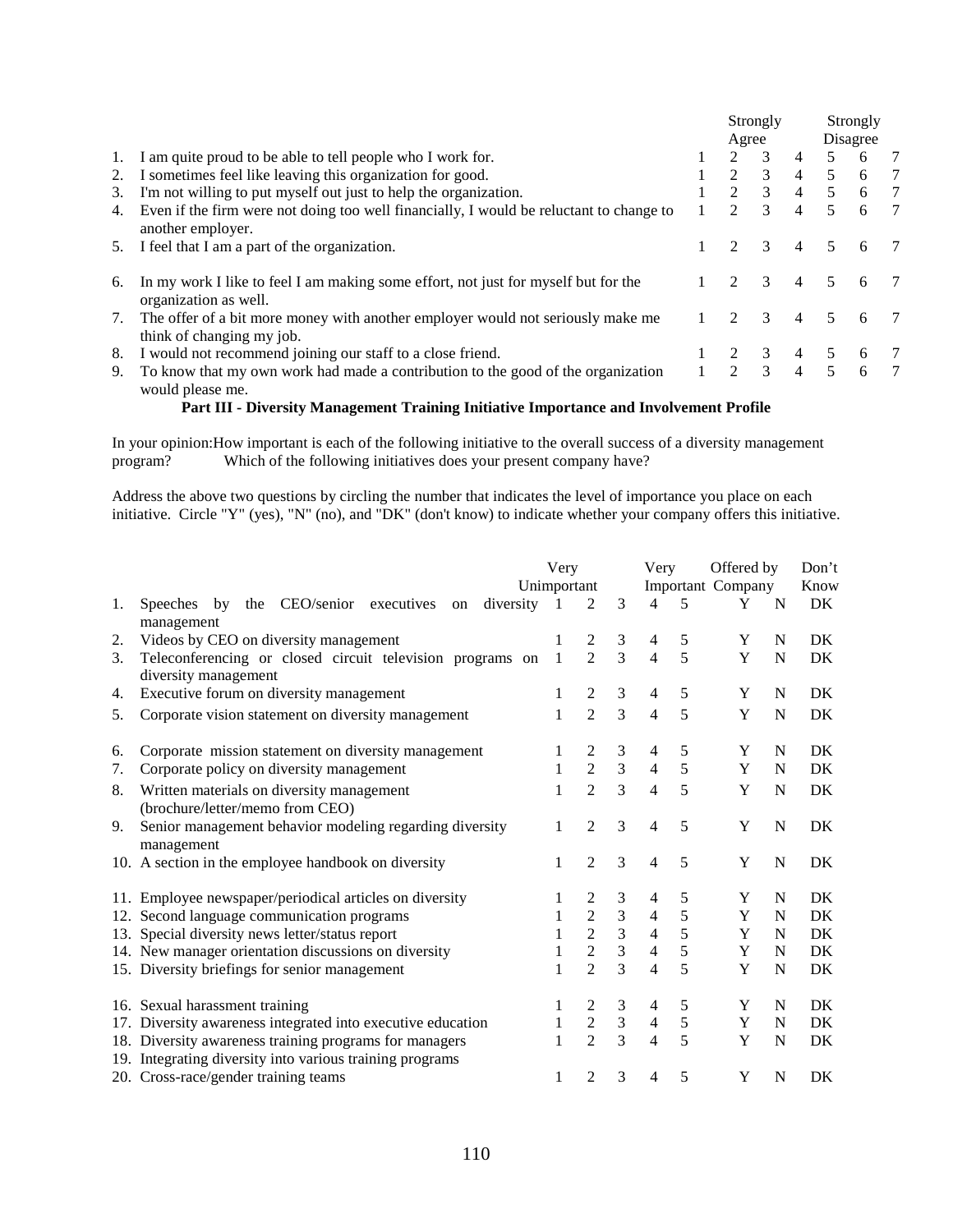| 21. Diversity task forces and teams                                                                     | 1            | 2                       | 3              | 4                        | $\sqrt{5}$    | Y           | N           | DK |
|---------------------------------------------------------------------------------------------------------|--------------|-------------------------|----------------|--------------------------|---------------|-------------|-------------|----|
| 22. Diversity issue study groups                                                                        | 1            | $\overline{c}$          | $\mathfrak{Z}$ | 4                        | 5             | $\mathbf Y$ | N           | DK |
| 23. Focus groups on diversity                                                                           | 1            | $\overline{c}$          | $\mathfrak{Z}$ | $\overline{4}$           | $\sqrt{5}$    | $\mathbf Y$ | $\mathbf N$ | DK |
| 24. The existence of a diversity council                                                                | 1            | $\overline{2}$          | $\overline{3}$ | $\overline{4}$           | 5             | $\mathbf Y$ | $\mathbf N$ | DK |
| 25. Corporate advisory committees on diversity                                                          | 1            | $\overline{c}$          | $\overline{3}$ | $\overline{4}$           | 5             | $\mathbf Y$ | $\mathbf N$ | DK |
| 26. Business unit steering committees on diversity management                                           | 1            | $\overline{c}$          | 3              | 4                        | 5             | Y           | N           | DK |
| 27. Networking groups specifically for minority employees                                               | 1            | $\overline{c}$          | $\overline{3}$ | 4                        | 5             | Y           | $\mathbf N$ | DK |
| 28. Identification process for "high potential" employees                                               | 1            | $\overline{c}$          | 3              | $\overline{4}$           | $\sqrt{5}$    | Y           | N           | DK |
| 29. Public posting for all positions up to the VP Levels                                                | 1            | $\overline{2}$          | 3              | 4                        | 5             | Y           | N           | DK |
| 30. Developmental assignments (lateral, rotational & task forces)                                       | 1            | $\overline{2}$          | 3              | $\overline{\mathcal{A}}$ | 5             | Y           | N           | DK |
| 31. Career path planning                                                                                | $\mathbf{1}$ | $\overline{c}$          | 3              | $\overline{4}$           | 5             | $\mathbf Y$ | $\mathbf N$ | DK |
| 32. Individual development plans                                                                        | $\mathbf{1}$ | $\overline{2}$          | 3              | $\overline{4}$           | 5             | Y           | $\mathbf N$ | DK |
| 33. Executive MBA programs for minority employees                                                       | $\mathbf{1}$ | $\overline{c}$          | 3              | $\overline{4}$           | 5             | $\mathbf Y$ | ${\bf N}$   | DK |
| 34. Minority internships                                                                                | 1            | $\overline{c}$          | 3              | $\overline{4}$           | $\sqrt{5}$    | $\mathbf Y$ | $\mathbf N$ | DK |
| 35. Self development planning                                                                           | 1            | $\overline{2}$          | $\overline{3}$ | $\overline{4}$           | 5             | Y           | $\mathbf N$ | DK |
| 36. Development programs for "non-traditional" employees                                                |              | $\overline{c}$          | 3              | 4                        | $\sqrt{5}$    | Y           | N           | DK |
| 37. English as a Second Language (ESOL) Courses                                                         | 1            | $\overline{c}$          | $\mathfrak{Z}$ | 4                        | 5             | $\mathbf Y$ | $\mathbf N$ | DK |
| 38. Remedial educational training programs                                                              | 1            |                         | $\mathfrak{Z}$ | $\overline{4}$           | $\sqrt{5}$    | $\mathbf Y$ | $\mathbf N$ | DK |
| 39. Linking diversity performance to other corporate objectives                                         | 1            | $\frac{2}{2}$           | $\overline{3}$ | $\overline{4}$           | $\sqrt{5}$    | $\mathbf Y$ | $\mathbf N$ | DK |
| 40. Developing diversity performance measures                                                           | $\mathbf{1}$ | $\overline{2}$          | $\overline{3}$ | $\overline{4}$           | 5             | Y           | $\mathbf N$ | DK |
| 41. Defining and rewarding behaviors that reinforce diversity                                           | 1            | 2                       | 3              | 4                        | $\mathfrak s$ | Y           | N           | DK |
| 42. Diversity performance tied to team bonuses, individual                                              | $\mathbf{1}$ | $\overline{2}$          | $\overline{3}$ | $\overline{4}$           | 5             | Y           | $\mathbf N$ | DK |
| incentives, direct compensation, and other rewards and benefits                                         |              |                         |                |                          |               |             |             |    |
| 43. Internal diagnostic studies or audits on the glass ceiling, equity<br>ceiling, or corporate culture | $\mathbf{1}$ | $\overline{c}$          | 3              | $\overline{4}$           | 5             | Y           | $\mathbf N$ | DK |
| 44. Employee attitude surveys containing diversity items                                                | 1            | $\overline{\mathbf{c}}$ | 3              | 4                        | 5             | Y           | N           | DK |
| 45. Diversity benchmarking with other companies                                                         | 1            | $\overline{2}$          | $\overline{3}$ | 4                        | 5             | Y           | $\mathbf N$ | DK |
| 46. Integration of diversity into total quality strategy                                                | 1            | 2                       | 3              | 4                        | 5             | Y           | N           | DK |
| 47. Establishment of a stand alone diversity position                                                   | 1            | $\overline{c}$          | $\overline{3}$ | 4                        | $\sqrt{5}$    | $\mathbf Y$ | N           | DK |
| 48. Diversity responsibilities added to EEOC and AA positions                                           | $\mathbf{1}$ | $\overline{c}$          | $\mathfrak{Z}$ | $\overline{4}$           | $\sqrt{5}$    | $\mathbf Y$ | N           | DK |
| 49. Flexible managerial style, not one size fits all                                                    | $\mathbf{1}$ | $\overline{c}$          | $\overline{3}$ | $\overline{4}$           | 5             | $\mathbf Y$ | $\mathbf N$ | DK |
| 50. Policies /benefits to support diverse needs                                                         | $\mathbf{1}$ | $\overline{2}$          | $\overline{3}$ | $\overline{\mathcal{L}}$ | 5             | Y           | N           | DK |

#### **Part IV - Demographics**

Please answer the following questions. Your answers will be kept strictly confidential and will only be used by the researcher for statistical purposes.

- 1. Year of birth \_\_\_\_\_\_\_
- 2. Gender Female Male
- 3. Racio-ethnicity Asian (Those of Primarily Asian Descent) Black (Those of Primarily African Descent) Hispanic/Latino (Those with Primarily Spanish Descent) Native American White (Those of Primarily European Descent) Other (please specify)\_ 4. Highest educational level completed:
- High school/GED or less Technical/Vocational degree